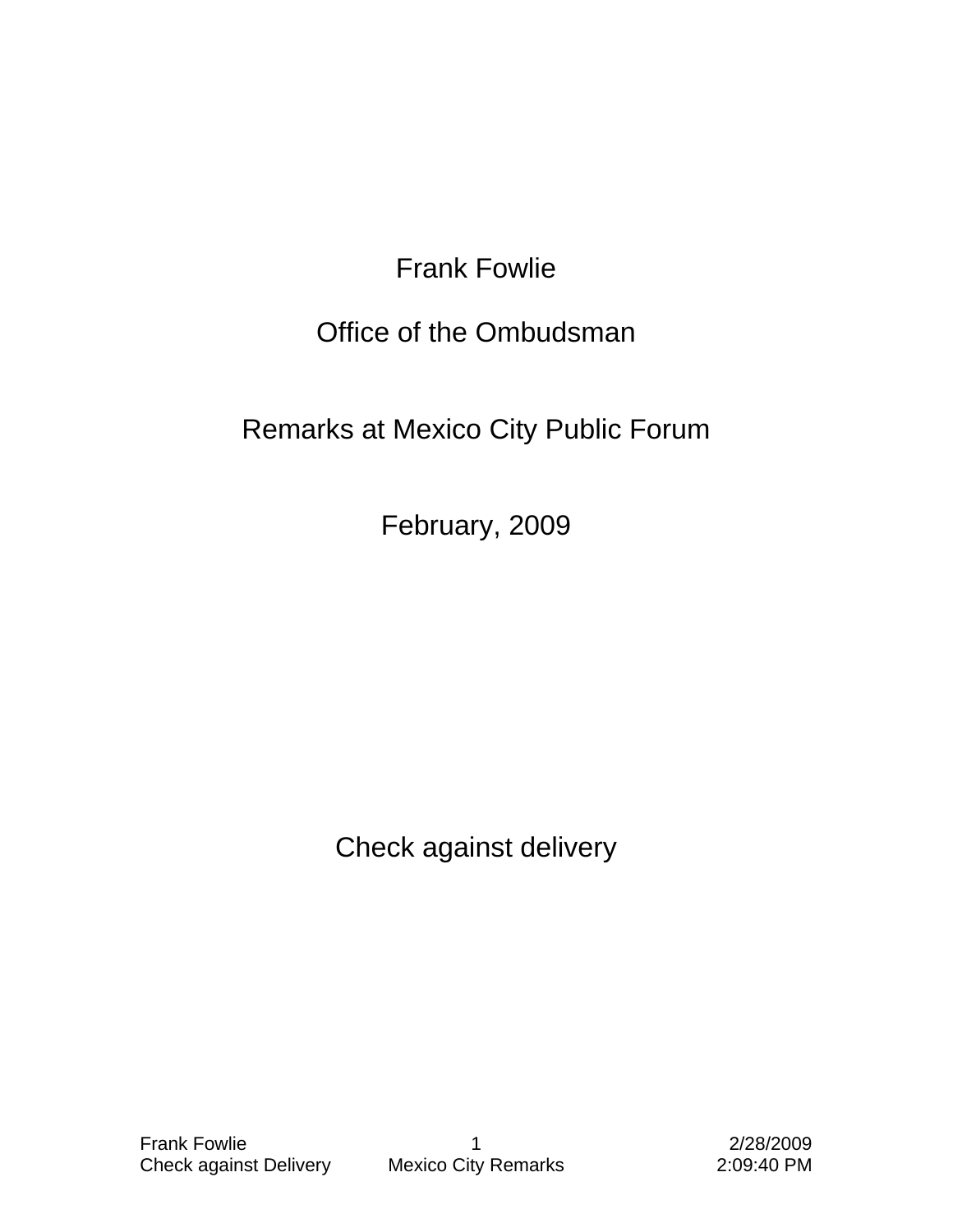Mr. Chairman, Peter Degnate-Thrush, President Paul Twomey, members of the Board of Directors and Liaisons, esteemed members of the ICANN community, ICANN staff, ladies, and gentlemen, thank you for your warm welcome here today.

Mr. Chairman, I have a number of items that I would like to share with you this afternoon. First, I can report that in 2008, my Office has received over 114 complaints and contacts from 24 countries (64 from the United States). Presently only two of these complaints had not been resolved or referred to another, more appropriate body or agency for resolution. The two matters are still under review or monitoring by my Office.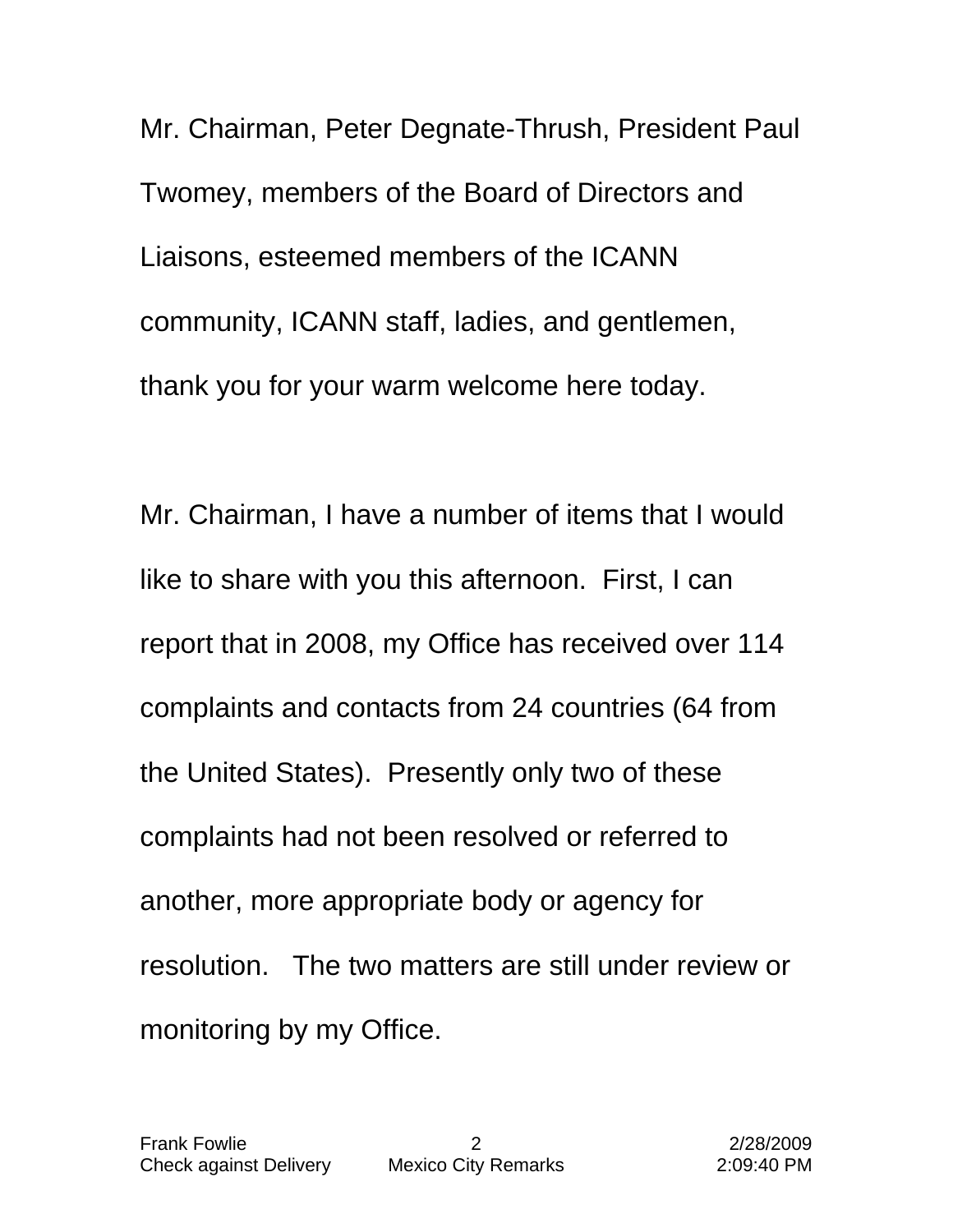Outreach and peer Ombudsman activities remain an important role for my Office and since we last met in Cairo, I have conducted a seminar on Ombudsman evaluation for colleagues from three nations, and number of learners from Pepperdine University. The program was the first of its kind, and I was very pleased to have the opportunity to share ICANN based and developed research from as far away as the Fiji Islands.

The ICANN Office of the Ombudsman is now well into its fifth year of operation. In year one a Results Based Management Accountability Framework was developed.

[http://www.icann.org/ombudsman/documents/rmaf-](http://www.icann.org/ombudsman/documents/rmaf-08feb05.pdf)

[08feb05.pdf](http://www.icann.org/ombudsman/documents/rmaf-08feb05.pdf)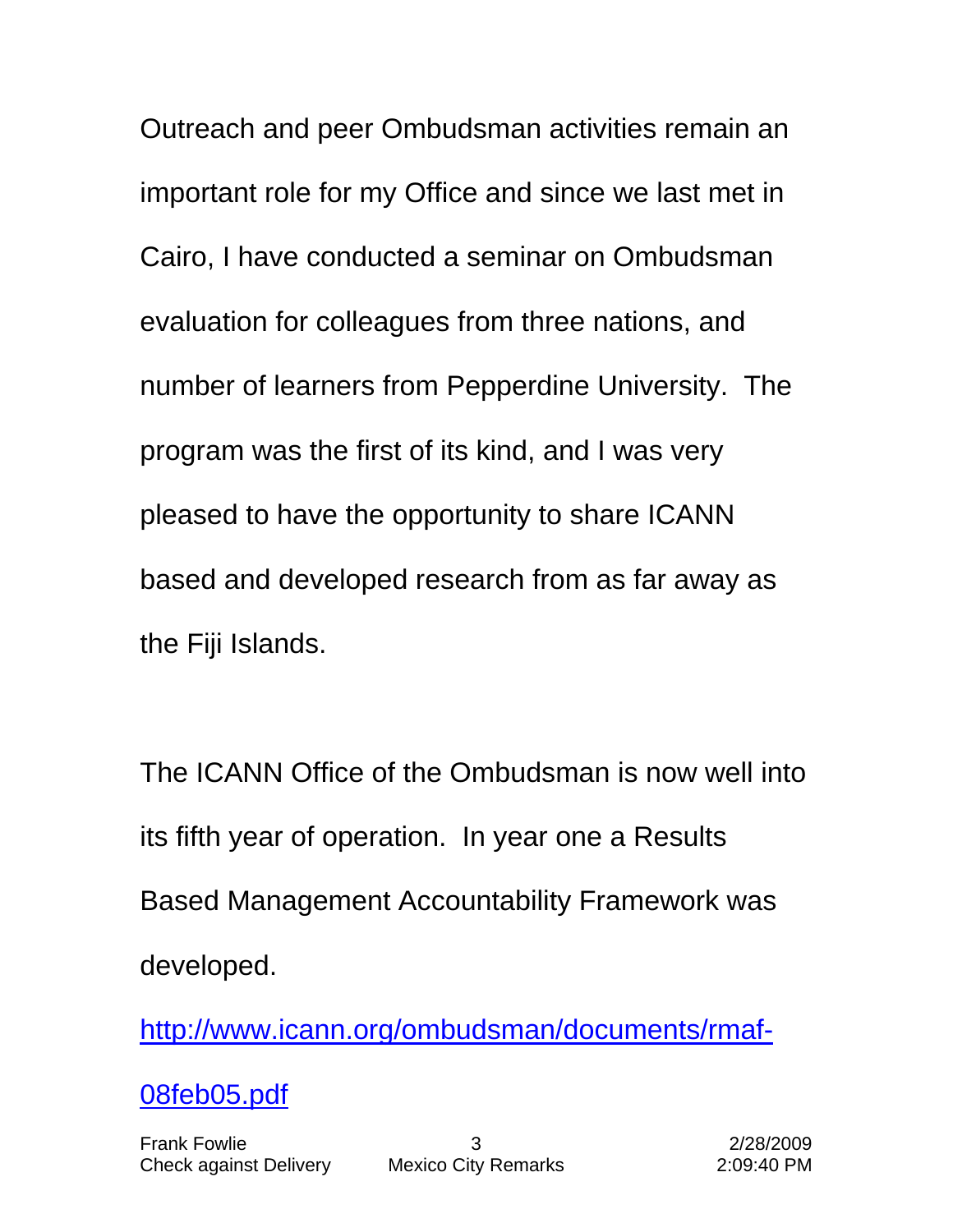This year we are working with a team of externs from the Strauss Institute at Pepperdine University to complete the summative evaluation of the Office of the Ombudsman. Four externs will complete 600 hours of practicum experience with the Office of the Ombudsman conducting this evaluation. The summative evaluation blueprint will be posted to the Ombudsman website in coming days, and comments will be received through the ICANN Ombudsman blog. We expect to have the evaluation complete before at the end of the fiscal year. The evaluation will be reviewed by an independent third party, and the results of the evaluation and the critical review will be posted.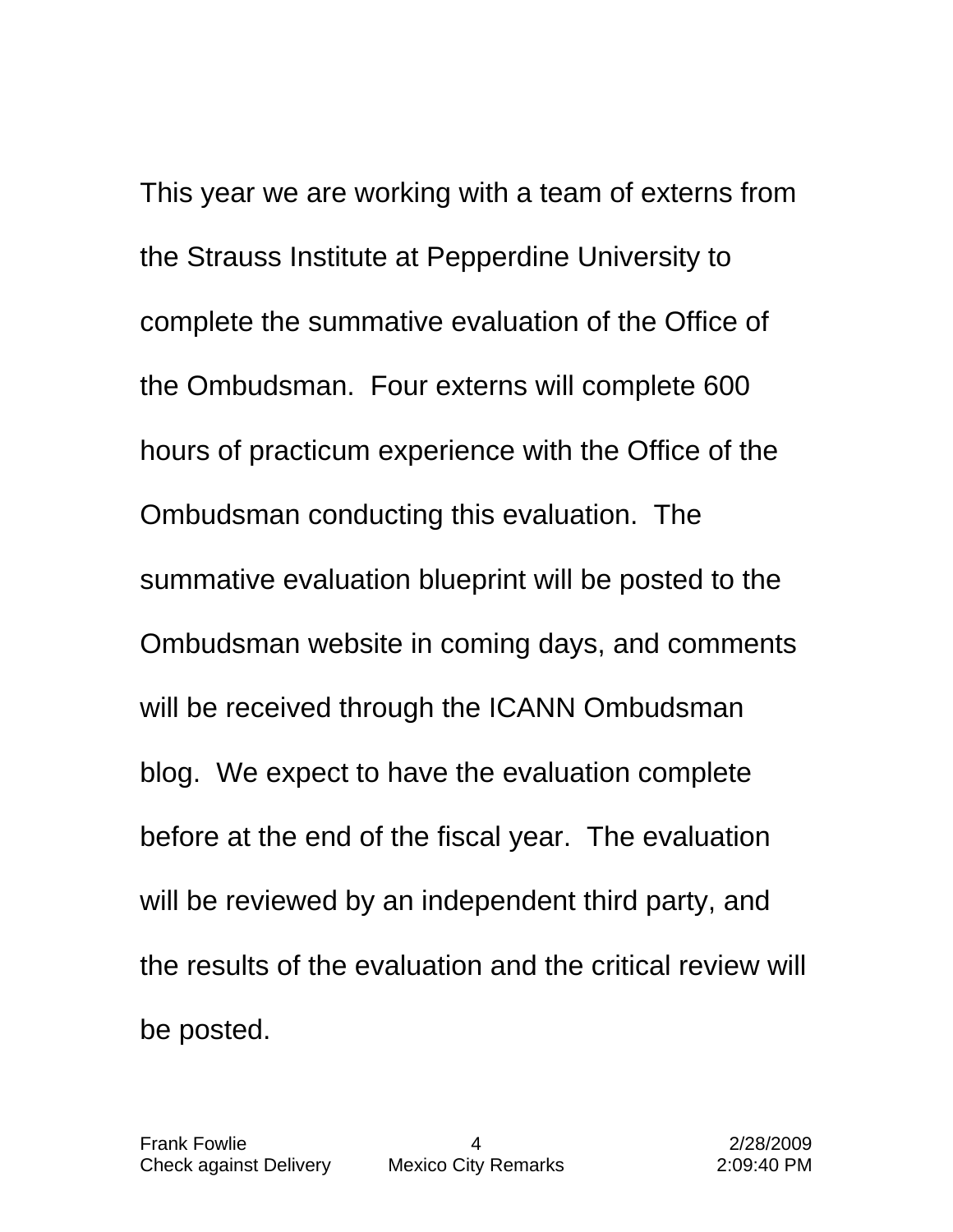Mr. Chairman, I can report that since the last ICANN Meeting in Cairo, I have completed three reports to the Board of Directors, consistent with the authority given to me in Bylaw V. One of the those reports has been posted on the website, and I have used discretion not to post the two others, as the circumstances of each complaint would have made it next to impossible not to reveal the identity of the parties concerned. Recommendations have been made to the Board in two of these reports, and I look forward to receiving feedback from the Board on these, and the outstanding recommendations from the report on file 06-317.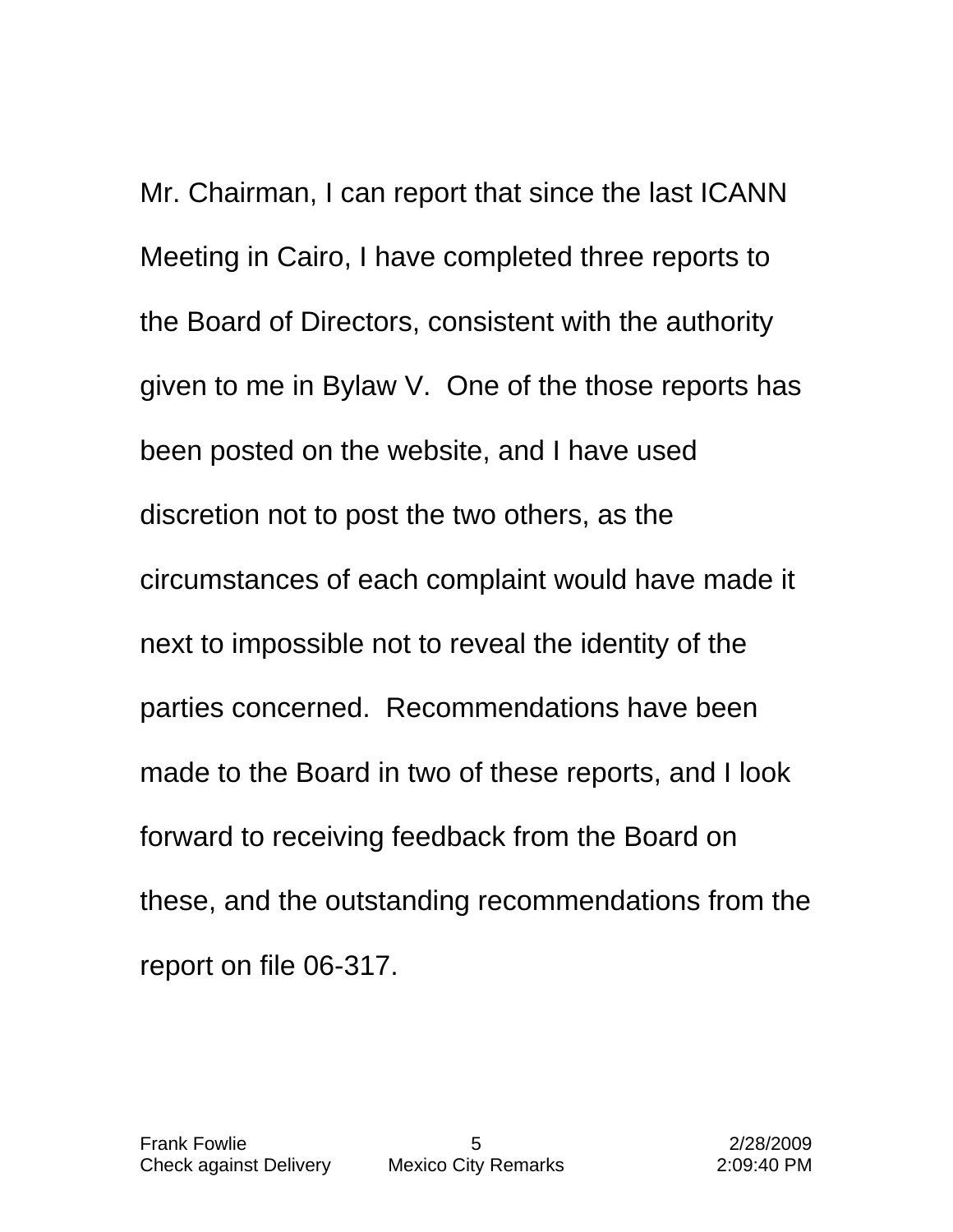I am very pleased that the Board will consider approving or ratifying the Ombudsman Framework at its meeting this week. The Ombudsman Framework is the set of policy and procedures used by the Office of the Ombudsman in discharging the duties established in Bylaw V. The Board Governance Committee has enriched the document through its review. As far as I am aware this will be a first – where the Board of a corporate entity ratifies the operational framework for its Ombudsman program, and this speaks to the strength of the ICANN Board – Community - Ombudsman relationship, and the transparency of the dispute resolution process.

Next month I will attend the Brussels office for my annual work visit. I will attend the joint Forum of

| <b>Frank Fowlie</b>           |                            | 2/28/2009  |
|-------------------------------|----------------------------|------------|
| <b>Check against Delivery</b> | <b>Mexico City Remarks</b> | 2:09:40 PM |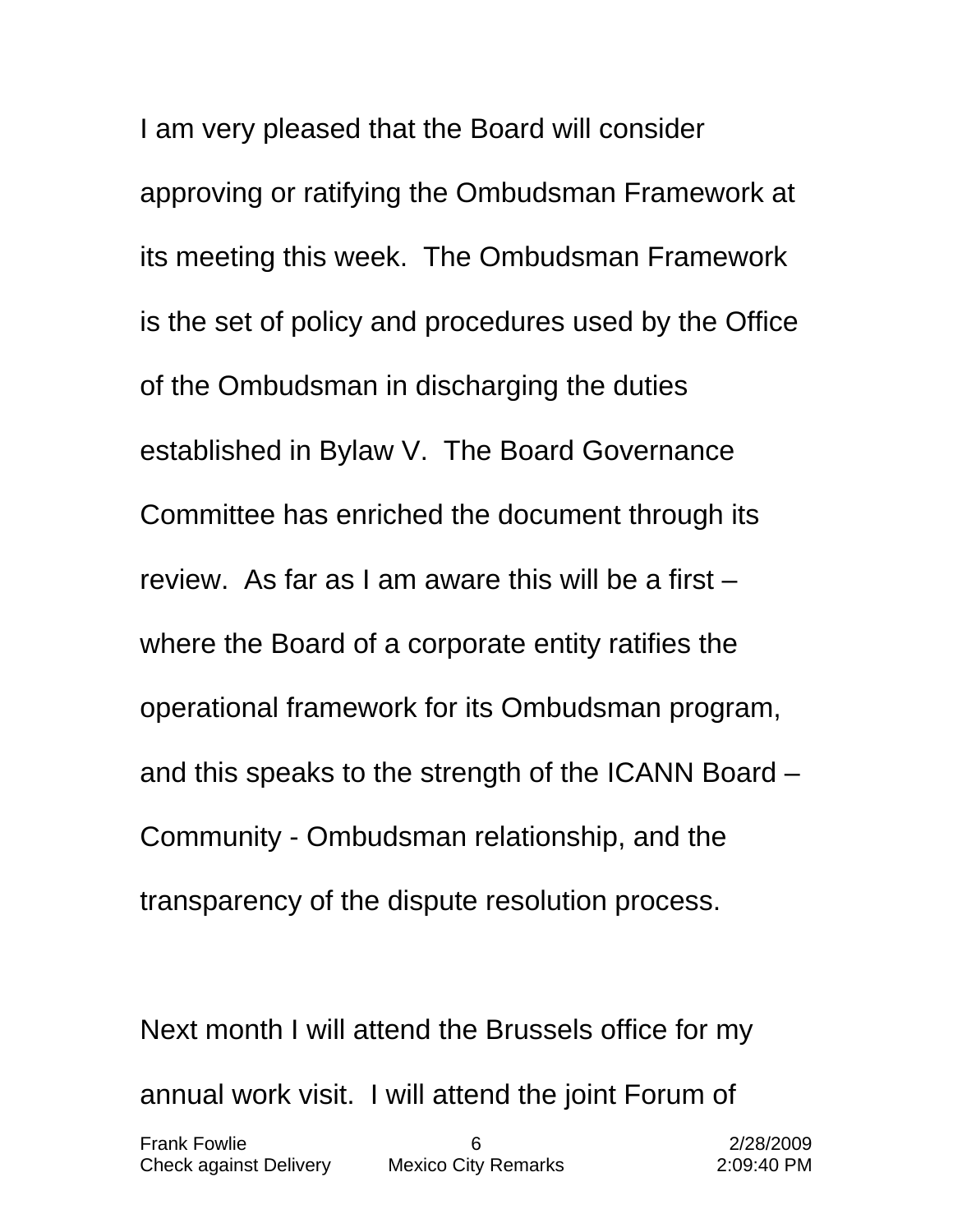Canadian Ombudsman – International Ombudsman Association meeting in April, and will conduct a panel discussion on the use of third parties in the ombudsman evaluation process. In June, I will present a paper at the  $8<sup>th</sup>$  International Forum on Online Dispute Resolution, and will present a paper on conflict management mechanisms related to the new gTLD process. I will also attend the International Ombudsman Institute quadrennial meeting which takes place in Stockholm, and coincides with the 200<sup>th</sup> anniversary of the first Ombudsman institution with the Swedish Royal court.

I am pleased to report to the Board and the community that La Trobe University has awarded me a Doctor of Conflict Resolution based on my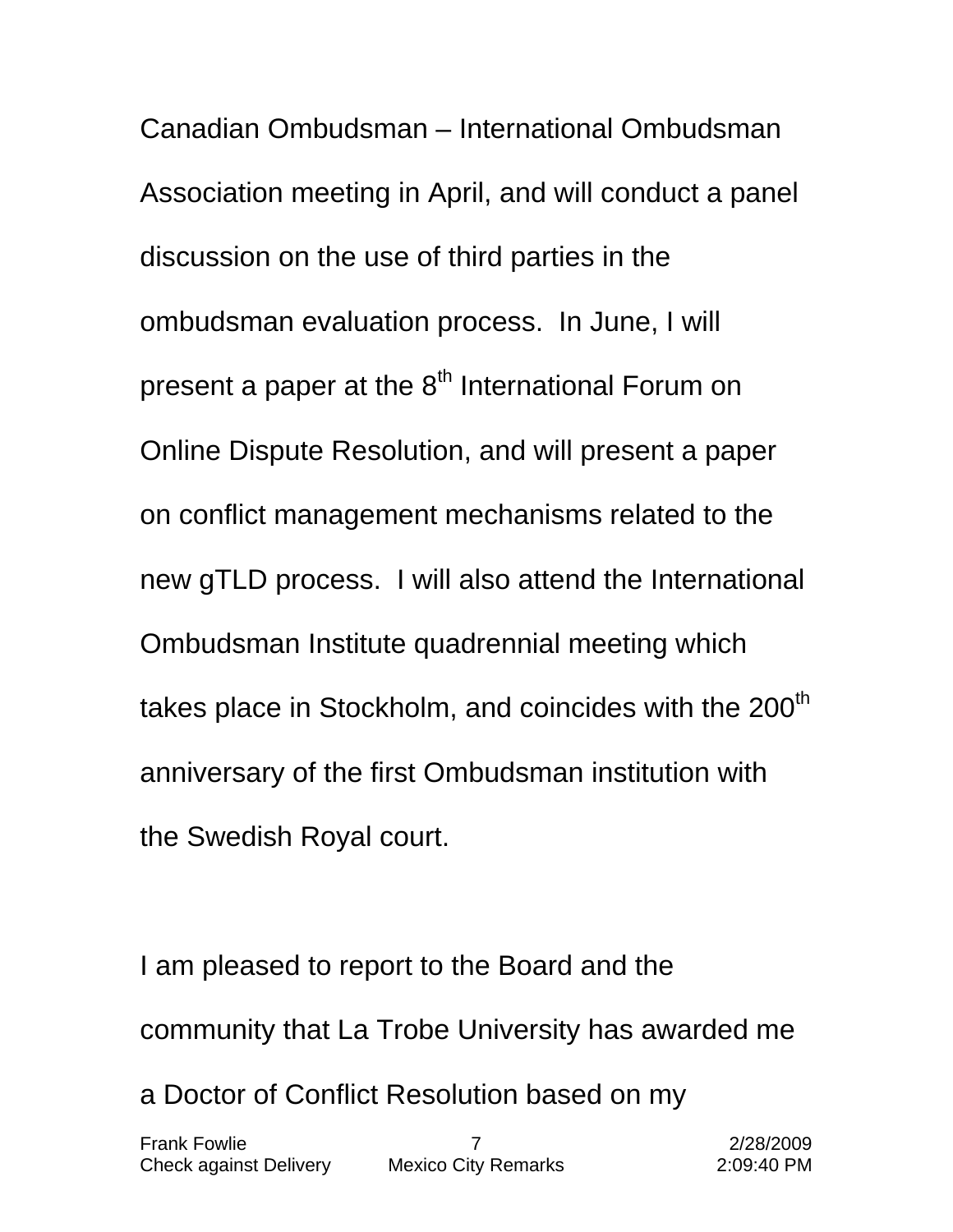dissertation entitled "A Blueprint for the Evaluation of an Ombudsman's Office: A Case Study of the ICANN Office of the Ombudsman".

Mr. Chairman, as is usual in my public forum comments, I would like to spend a couple of minutes talking about the principles of Ombudsmanship. Today, I want to discuss the difference between the Ombudsman as a dispute resolution mechanism, and the other ICANN conflict management schemes, being a request for reconsideration made to the Board Governance Committee, and the Independent Review Panel.

First, the ombudsman process is an informal one.

The other processes are formal in nature. The

| <b>Frank Fowlie</b>    |                            | 2/28/2009  |
|------------------------|----------------------------|------------|
| Check against Delivery | <b>Mexico City Remarks</b> | 2:09:40 PM |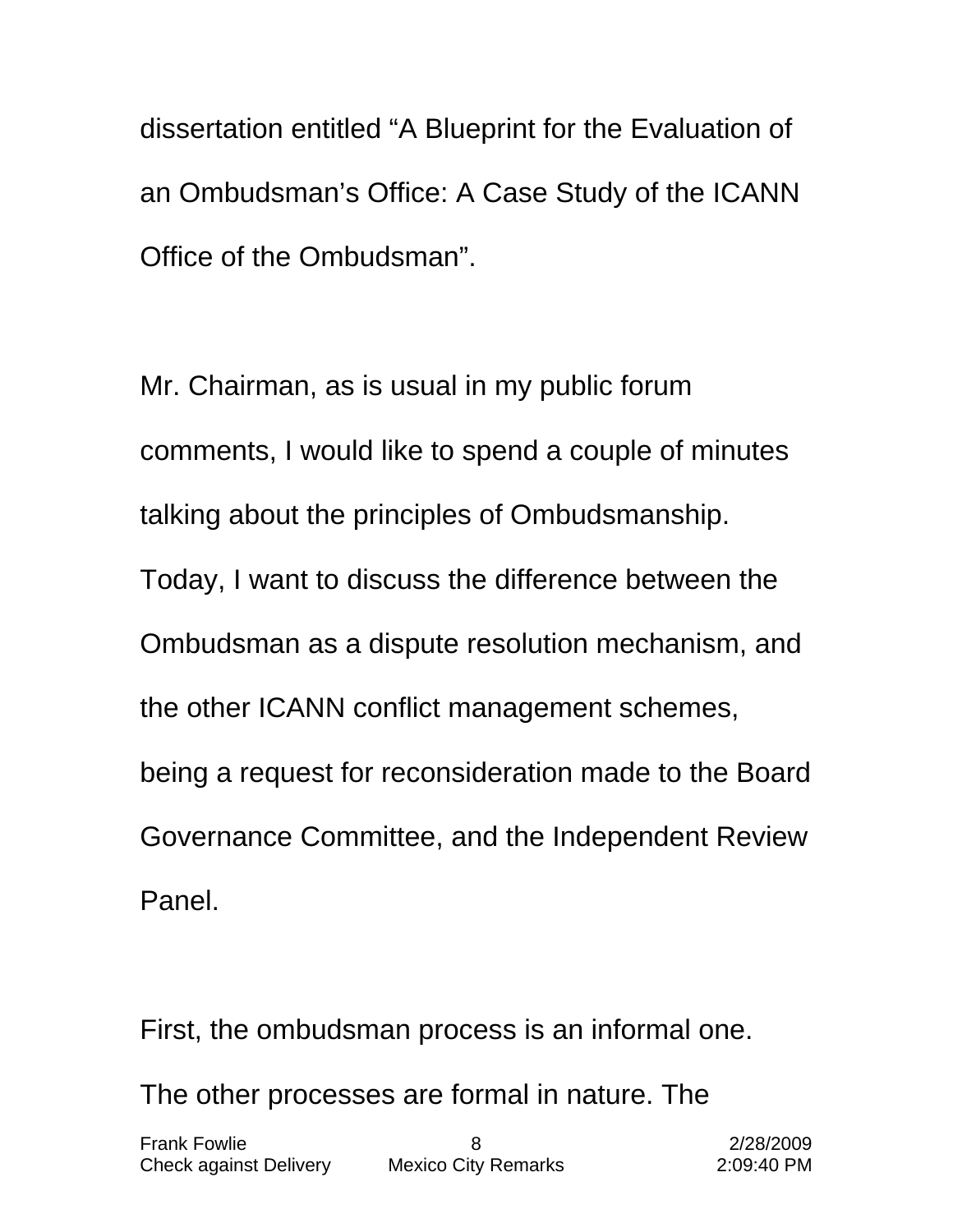Ombudsman is not limited to a solitary method of looking at the dispute, but uses a range of tools to assist the parties to resolve the matter, if possible.

Second, the Ombudsman process is private, while the others are public. To the greatest extent possible, the Ombudsman will conduct his work in confidence, and out reporting is done in an anonymous manner. When the facts of a report to the Board may reveal the identity of a complainant, the Ombudsman has the discretionary power not to post these reports.

Third, the Ombudsman process can react quickly to matters and look into them in a timely manner; while the formalized processes, especially the arbitration